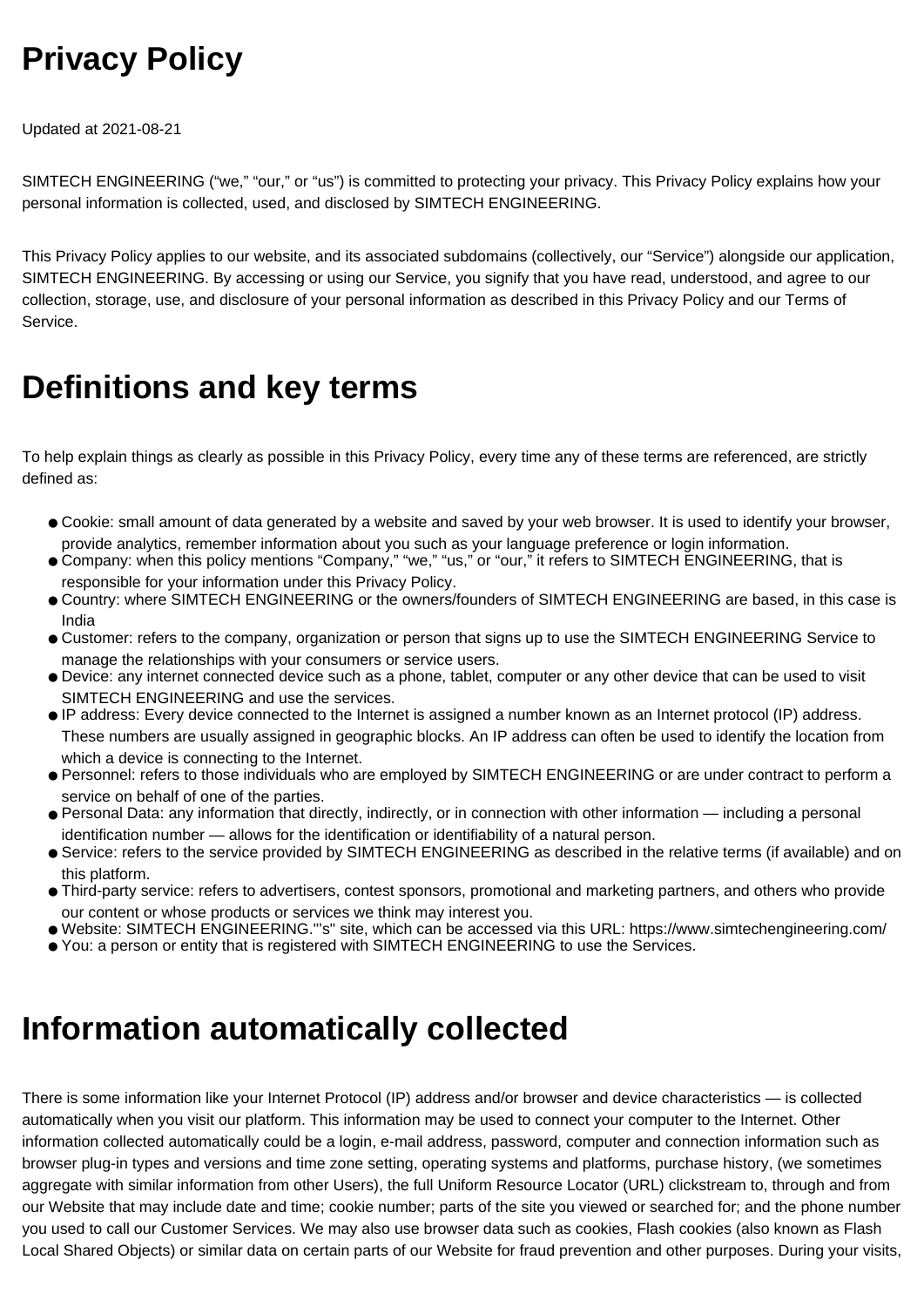we may use software tools such as JavaScript to measure and collect session information including page response times, download errors, length of visits to certain pages, page interaction information (such as scrolling, clicks, and mouse-overs), and methods used to browse away from the page. We may also collect technical information to help us identify your device for fraud prevention and diagnostic purposes.

We automatically collect certain information when you visit, use or navigate the platform. This information does not reveal your specific identity (like your name or contact information) but may include device and usage information, such as your IP address, browser and device characteristics, operating system, language preferences, referring URLs, device name, country, location, information about who and when you use our and other technical information. This information is primarily needed to maintain the security and operation of our platform, and for our internal analytics and reporting purposes.

### **Sale of Business**

We reserve the right to transfer information to a third party in the event of a sale, merger or other transfer of all or substantially all of the assets of SIMTECH ENGINEERING or any of its Corporate Affiliates (as defined herein), or that portion of SIMTECH ENGINEERING or any of its Corporate Affiliates to which the Service relates, or in the event that we discontinue our business or file a petition or have filed against us a petition in bankruptcy, reorganization or similar proceeding, provided that the third party agrees to adhere to the terms of this Privacy Policy.

### **Affiliates**

We may disclose information (including personal information) about you to our Corporate Affiliates. For purposes of this Privacy Policy, "Corporate Affiliate" means any person or entity which directly or indirectly controls, is controlled by or is under common control with SIMTECH ENGINEERING, whether by ownership or otherwise. Any information relating to you that we provide to our Corporate Affiliates will be treated by those Corporate Affiliates in accordance with the terms of this Privacy Policy.

### **Governing Law**

This Privacy Policy is governed by the laws of India without regard to its conflict of laws provision. You consent to the exclusive jurisdiction of the courts in connection with any action or dispute arising between the parties under or in connection with this Privacy Policy except for those individuals who may have rights to make claims under Privacy Shield, or the Swiss-US framework.

The laws of India, excluding its conflicts of law rules, shall govern this Agreement and your use of the website. Your use of the website may also be subject to other local, state, national, or international laws.

By using SIMTECH ENGINEERING or contacting us directly, you signify your acceptance of this Privacy Policy. If you do not agree to this Privacy Policy, you should not engage with our website, or use our services. Continued use of the website, direct engagement with us, or following the posting of changes to this Privacy Policy that do not significantly affect the use or disclosure of your personal information will mean that you accept those changes.

### **Your Consent**

We've updated our Privacy Policy to provide you with complete transparency into what is being set when you visit our site and how it's being used. By using our website, registering an account, or making a purchase, you hereby consent to our Privacy Policy and agree to its terms.

#### **Links to Other Websites**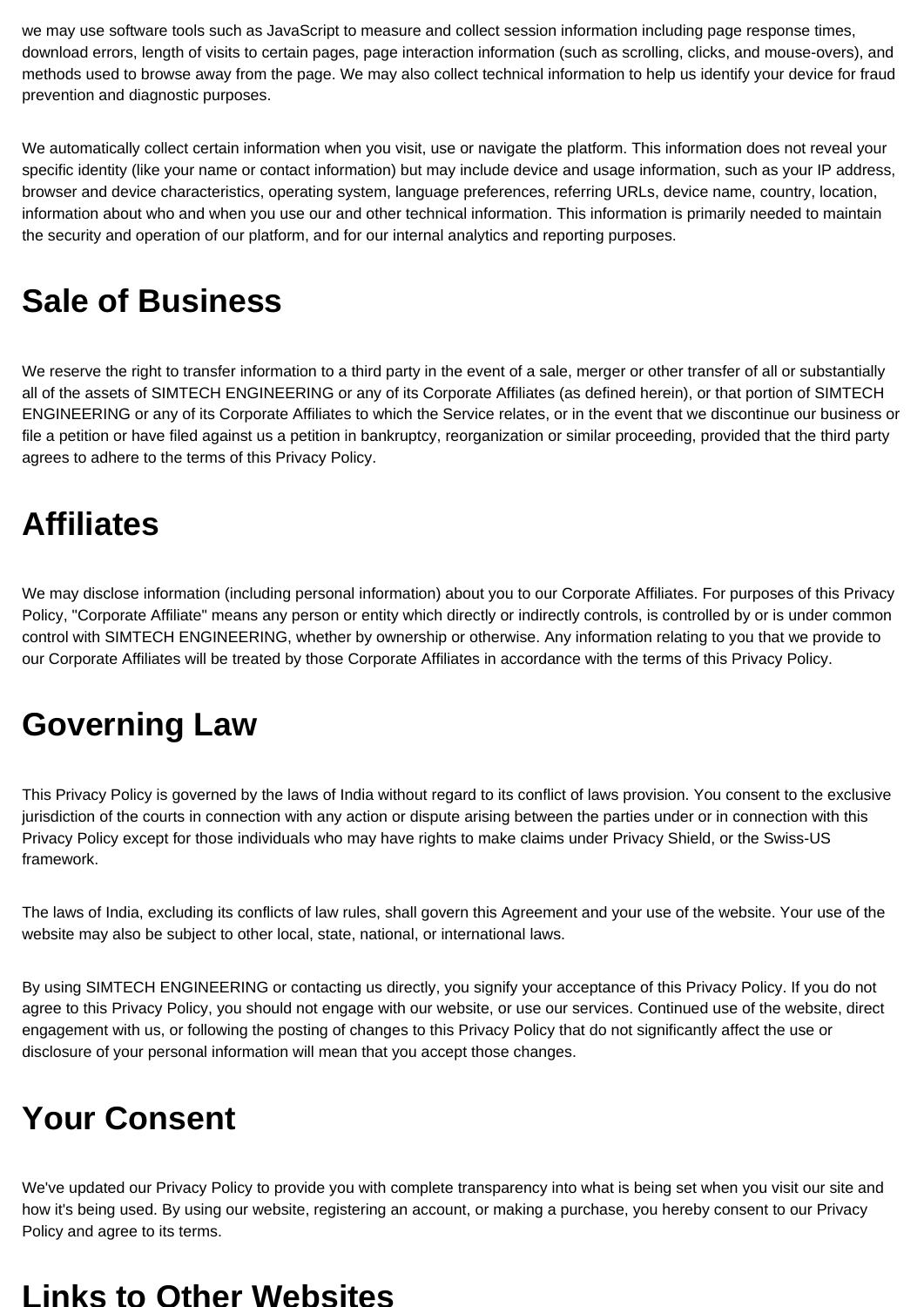This Privacy Policy applies only to the Services. The Services may contain links to other websites not operated or controlled by SIMTECH ENGINEERING. We are not responsible for the content, accuracy or opinions expressed in such websites, and such websites are not investigated, monitored or checked for accuracy or completeness by us. Please remember that when you use a link to go from the Services to another website, our Privacy Policy is no longer in effect. Your browsing and interaction on any other website, including those that have a link on our platform, is subject to that website's own rules and policies. Such third parties may use their own cookies or other methods to collect information about you.

## **Cookies**

SIMTECH ENGINEERING uses "Cookies" to identify the areas of our website that you have visited. A Cookie is a small piece of data stored on your computer or mobile device by your web browser. We use Cookies to enhance the performance and functionality of our website but are non-essential to their use. However, without these cookies, certain functionality like videos may become unavailable or you would be required to enter your login details every time you visit the website as we would not be able to remember that you had logged in previously. Most web browsers can be set to disable the use of Cookies. However, if you disable Cookies, you may not be able to access functionality on our website correctly or at all. We never place Personally Identifiable Information in Cookies.

## **Blocking and disabling cookies and similar technologies**

Wherever you're located you may also set your browser to block cookies and similar technologies, but this action may block our essential cookies and prevent our website from functioning properly, and you may not be able to fully utilize all of its features and services. You should also be aware that you may also lose some saved information (e.g. saved login details, site preferences) if you block cookies on your browser. Different browsers make different controls available to you. Disabling a cookie or category of cookie does not delete the cookie from your browser, you will need to do this yourself from within your browser, you should visit your browser's help menu for more information.

## **Changes To Our Privacy Policy**

We may change our Service and policies, and we may need to make changes to this Privacy Policy so that they accurately reflect our Service and policies. Unless otherwise required by law, we will notify you (for example, through our Service) before we make changes to this Privacy Policy and give you an opportunity to review them before they go into effect. Then, if you continue to use the Service, you will be bound by the updated Privacy Policy. If you do not want to agree to this or any updated Privacy Policy, you can delete your account.

## **Third-Party Services**

We may display, include or make available third-party content (including data, information, applications and other products services) or provide links to third-party websites or services ("Third- Party Services").

You acknowledge and agree that SIMTECH ENGINEERING shall not be responsible for any Third-Party Services, including their accuracy, completeness, timeliness, validity, copyright compliance, legality, decency, quality or any other aspect thereof. SIMTECH ENGINEERING does not assume and shall not have any liability or responsibility to you or any other person or entity for any Third-Party Services.

Third-Party Services and links thereto are provided solely as a convenience to you and you access and use them entirely at your own risk and subject to such third parties' terms and conditions.